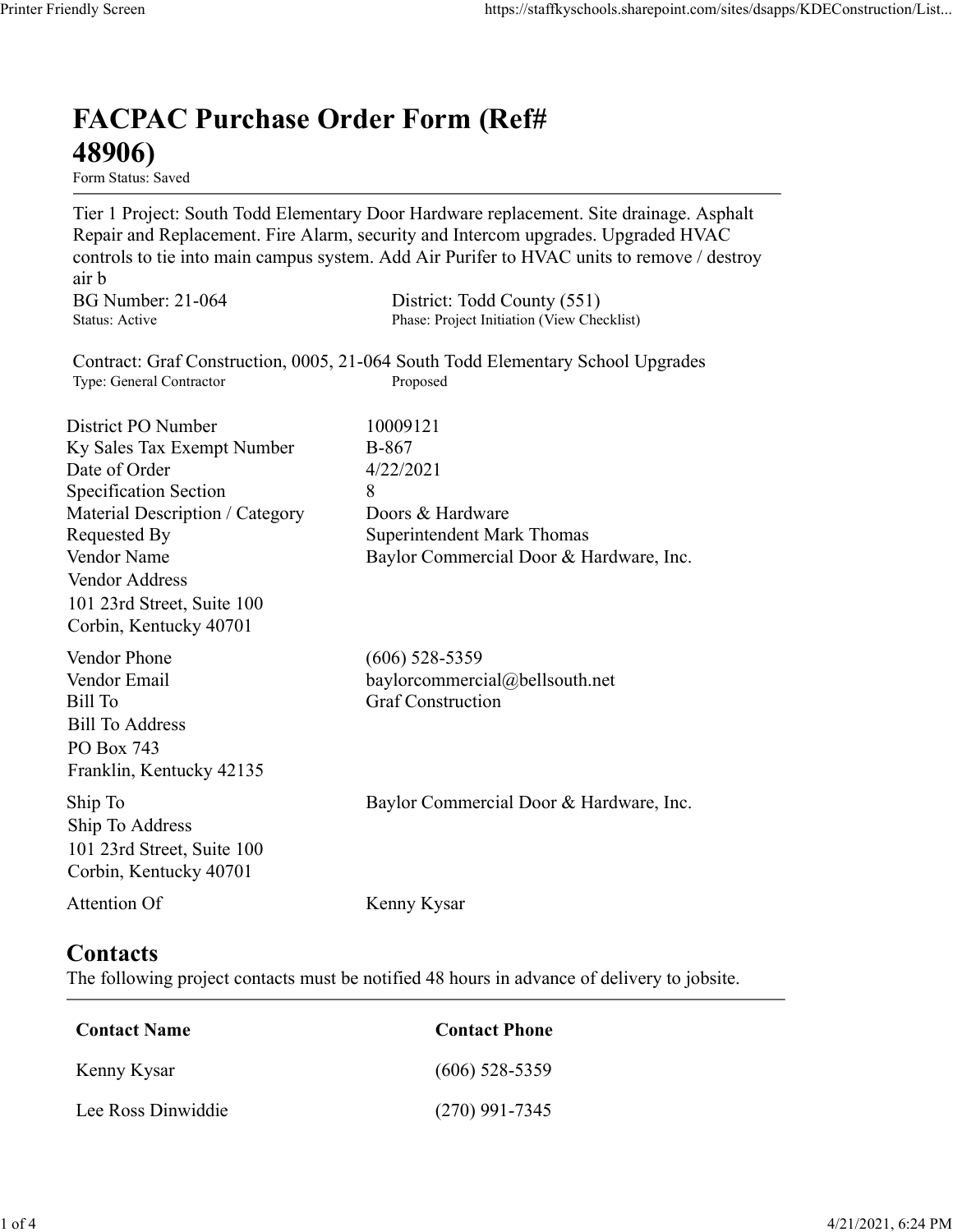## Materials

| endly Screen                                                                                                                                                                                                               |                              |              | https://staffkyschools.sharepoint.com/sites/dsapps/KDEConstruction/List |              |
|----------------------------------------------------------------------------------------------------------------------------------------------------------------------------------------------------------------------------|------------------------------|--------------|-------------------------------------------------------------------------|--------------|
|                                                                                                                                                                                                                            |                              |              |                                                                         |              |
| <b>Materials</b><br>Furnish the necessary materials to complete the following bid package(s) / specification<br>section(s) in its entirety. All materials shall be in accordance with the requirements of the<br>Contract. |                              |              |                                                                         |              |
| <b>Item Description</b>                                                                                                                                                                                                    | <b>Item</b><br><b>Number</b> | Quantity     | <b>Unit Price</b>                                                       | <b>Total</b> |
| Doors & Hardware                                                                                                                                                                                                           | $\mathbf{1}$                 | $\mathbf{1}$ | \$39,903.00                                                             | \$39,903.00  |
|                                                                                                                                                                                                                            |                              |              | Purchase Order Total:                                                   | \$39,903.00  |
| <b>Authorization</b>                                                                                                                                                                                                       |                              |              |                                                                         |              |
| <b>Owner Authorization Date</b><br>Vendor Authorization Date                                                                                                                                                               | 4/22/2021<br>4/22/2021       |              |                                                                         |              |
|                                                                                                                                                                                                                            |                              |              |                                                                         |              |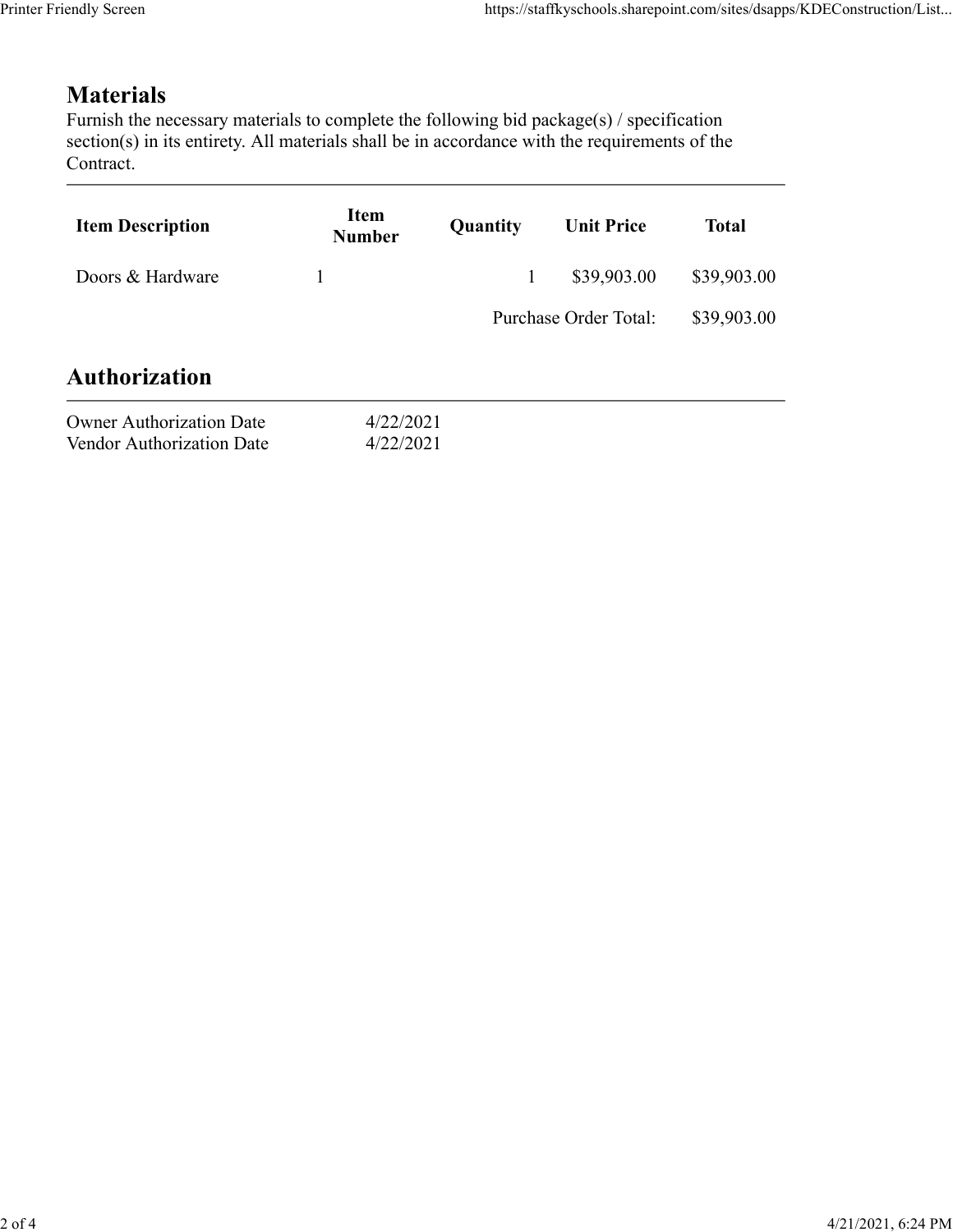| Printer Friendly Screen                                                                                                                                                                                                                                                        | https://staffkyschools.sharepoint.com/sites/dsapps/KDEConstruction/List |  |  |
|--------------------------------------------------------------------------------------------------------------------------------------------------------------------------------------------------------------------------------------------------------------------------------|-------------------------------------------------------------------------|--|--|
|                                                                                                                                                                                                                                                                                |                                                                         |  |  |
|                                                                                                                                                                                                                                                                                |                                                                         |  |  |
| Purchase Order Signature Page (Online Form Ref# 48906)                                                                                                                                                                                                                         |                                                                         |  |  |
|                                                                                                                                                                                                                                                                                |                                                                         |  |  |
|                                                                                                                                                                                                                                                                                |                                                                         |  |  |
| Vendor                                                                                                                                                                                                                                                                         | Date                                                                    |  |  |
| Owner                                                                                                                                                                                                                                                                          | Date                                                                    |  |  |
|                                                                                                                                                                                                                                                                                |                                                                         |  |  |
| <b>Terms and Conditions</b>                                                                                                                                                                                                                                                    |                                                                         |  |  |
| 1. Drawings, catalogs, cut sheets, or samples shall be submitted for approval.<br>2. All invoices shall be sent to the contractor/subcontractor designated on the purchase<br>order for approval. No invoices shall be sent directly to the Board of Education                 |                                                                         |  |  |
| (Owner) for payment.<br>3. All invoices shall reference the purchase order number.<br>4. No change in, modification of, or revision of this order shall be valid unless in writing                                                                                             |                                                                         |  |  |
| and signed by the Owner.<br>5. Vendor agrees to observe and comply with all applicable federal, state and locals laws,<br>rules, ordinances and regulations in performance of this order.                                                                                      |                                                                         |  |  |
| 6. Vendor shall not assign this order or any right hereunder without first having obtained<br>the written consent of the Owner.<br>7. Deliveries are to be made in accordance with the Owner's schedule, as directed by the                                                    |                                                                         |  |  |
| General Contractor (GC), Construction Manager (CM) or Qualified Provider (QP).<br>8. The Owner may cancel this purchase order in whole or in part in the event that the                                                                                                        |                                                                         |  |  |
| vendor fails or refuses to deliver any of the items purchased, within the time provided,<br>or otherwise violates any of the conditions of this purchase order, or if it becomes                                                                                               |                                                                         |  |  |
| evident that the vendor is not providing materials in accordance with the specifications<br>or with such diligence as to permit delivery on or before the delivery date.                                                                                                       |                                                                         |  |  |
|                                                                                                                                                                                                                                                                                |                                                                         |  |  |
| 9. The vendor agrees to deliver the items to the supplied hereunder free and clear of all<br>liens, encumbrances and claims.<br>10. If any of the goods covered under this purchase order are found to be defective in                                                         |                                                                         |  |  |
| material or workmanship, or otherwise not in conformity with the requirements of this<br>order, the Owner, in addition to the other rights which it may have under warranty or<br>otherwise, shall have the right to reject the same or require that such articles or          |                                                                         |  |  |
| materials be corrected or replaced promptly with satisfactory materials or<br>workmanship.<br>11. By acknowledging receipt of this order, by performing the designated work or any<br>portion thereof, or by shipping the designated goods, the vendor agrees to the terms and |                                                                         |  |  |